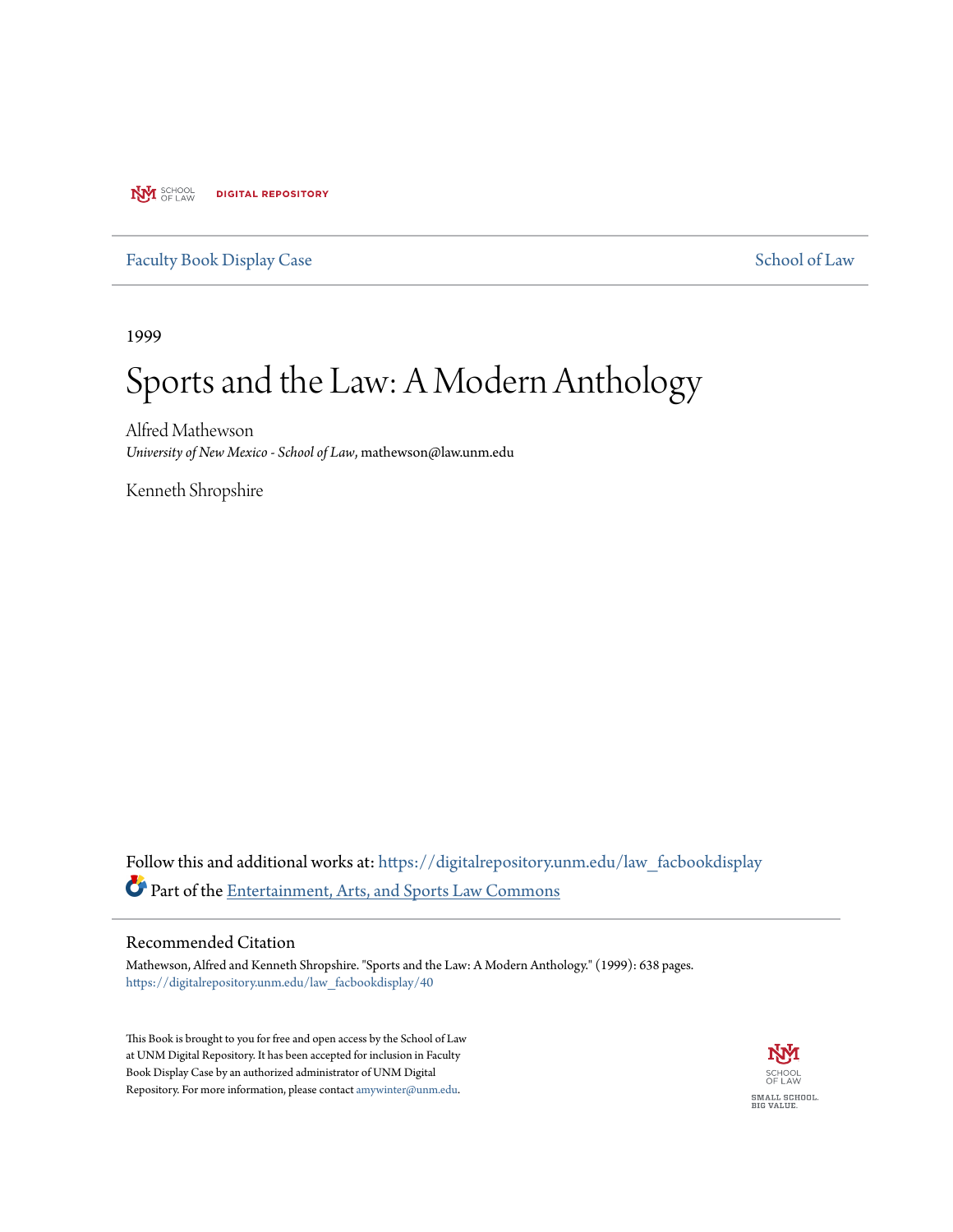# **Sports and the Law**

## **A Modern Anthology**

Edited by

Timothy Davis Alfred D. Mathewson Kenneth L. Shropshire

Carolina Academic Press Durham, North Carolina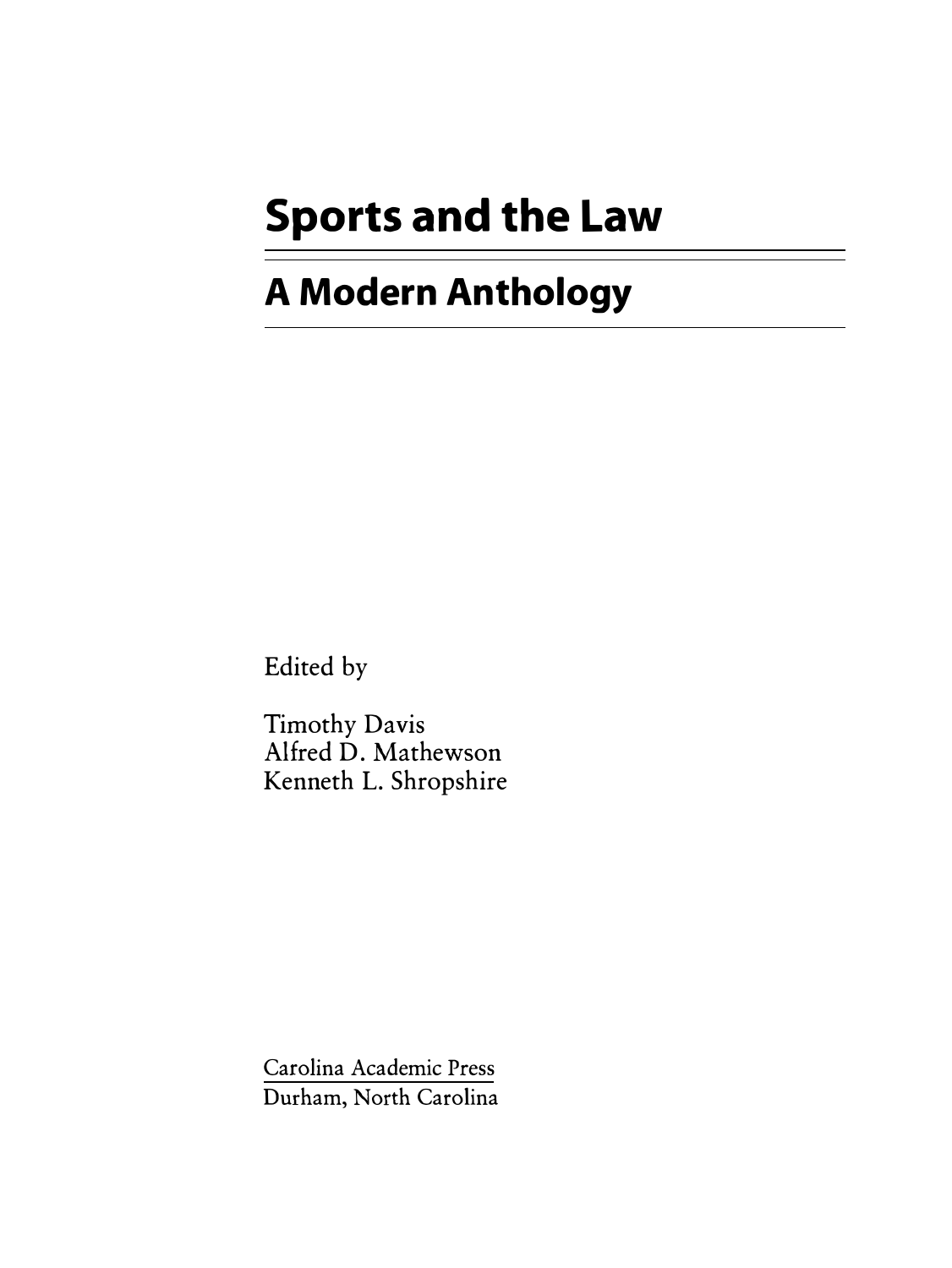Copyright © 1999 Timothy Davis, Alfred D. Mathewson, and Kenneth L. Shropshire All Rights Reserved

> ISBN 0-89089-734-4 LCCN 99-65466

CAROLINA ACADEMIC PRESS 700 Kent Street Durham, North Carolina 27701 Telephone (919) 489-7486 Fax (919) 493-5668 E-mail: cap@cap-press.com www.cap-press.com

Printed in the United States of America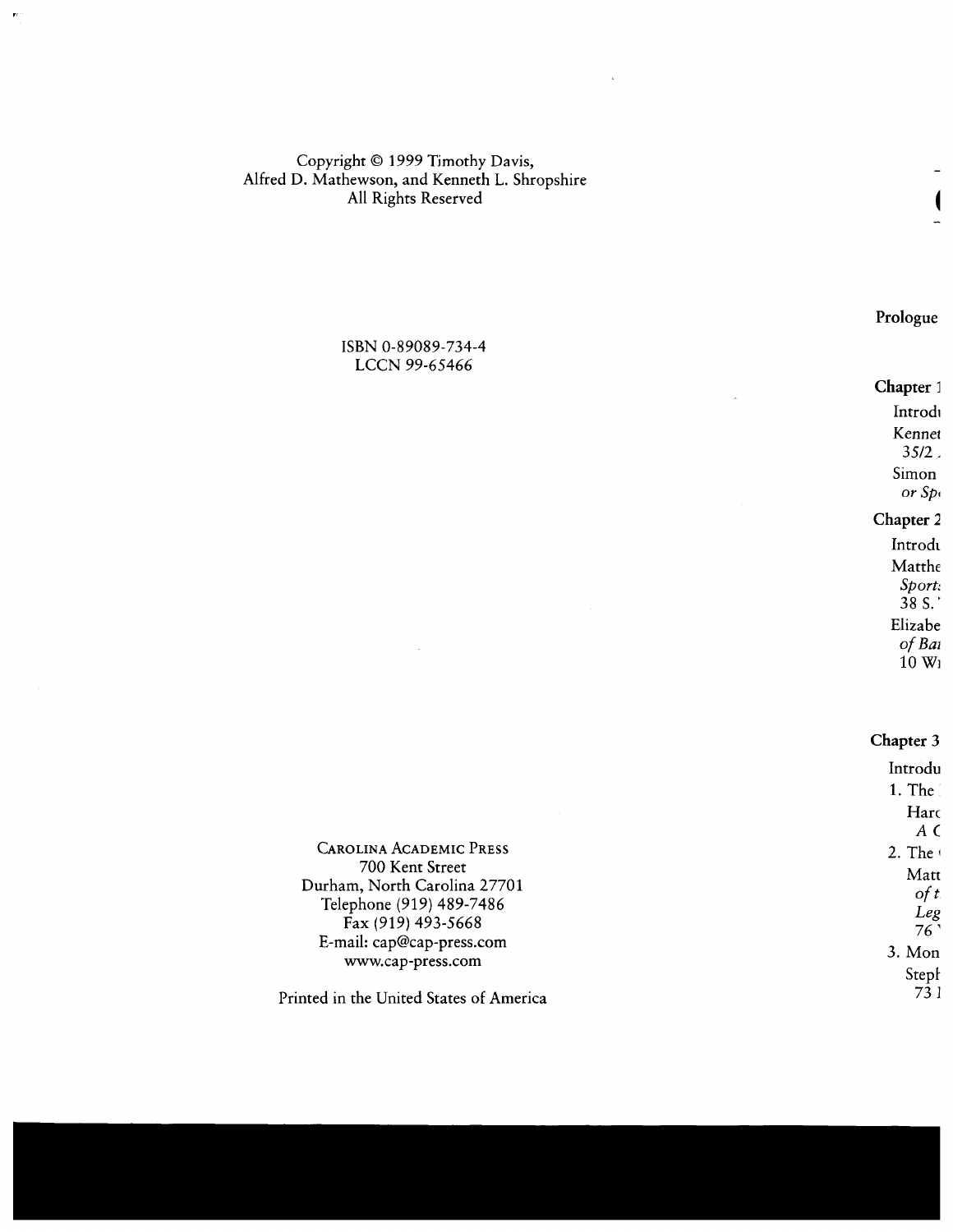# **Contents**

| Prologue                                                                                                                                                                              | xiii           |
|---------------------------------------------------------------------------------------------------------------------------------------------------------------------------------------|----------------|
| Part I – Sports in Law and Society                                                                                                                                                    |                |
| Chapter 1: Sports Law or Sports and the Law?                                                                                                                                          | $\overline{3}$ |
| Introduction                                                                                                                                                                          | $\overline{3}$ |
| Kenneth L. Shropshire, Introduction: Sports Law?,<br>35/2 Am. Bus. L.J. 181 (1998)                                                                                                    | $\overline{3}$ |
| Simon Gardiner, Birth of a Legal Area: Sport and the Law<br>or Sports Law?, 5 SPORT & LAW J. 10 (1997)                                                                                | 4              |
| Chapter 2: Sports as a Microcosm of Law and Society                                                                                                                                   | 9              |
| Introduction                                                                                                                                                                          | 9              |
| Matthew J. Mitten, Foreword to Symposium:<br>Sports Law as a Reflection of Society's Laws and Values,<br>38 S. TEX. L. REV. 999 (1997)                                                | 10             |
| Elizabeth G. Thornburg, Metaphors Matter: How Images<br>of Battle, Sports, and Sex Shape the Adversary System,<br>10 WIS. WOMEN'S L. J. 225 (1995)                                    | 11             |
| Part II - Professional Team Sports                                                                                                                                                    |                |
| Chapter 3: The Structure and Governance of Sports Leagues                                                                                                                             | 23             |
| Introduction                                                                                                                                                                          | 23             |
| 1. The Economics of Professional Team Sports                                                                                                                                          | 25             |
| Harold L. Vogel, Entertainment Industry Economics:<br>A Guide for Financial Analysis 263-274 (4th ed. 1998)                                                                           | 25             |
| 2. The Commissioner                                                                                                                                                                   | 30             |
| Matthew B. Pachman, Limits on the Discretionary Powers<br>of the Professional Sports Commissioners: A Historical and<br>Legal Analysis of Issues Raised by the Pete Rose Controversy, |                |
| 76 VA. L. REV. 1409 (1990)                                                                                                                                                            | 30             |
| 3. Monopoly Power                                                                                                                                                                     | 35             |
| Stephen F. Ross, Monopoly Sports Leagues,<br>73 MINN. L. REV. 643 (1989)                                                                                                              | 35             |

 $\bar{z}$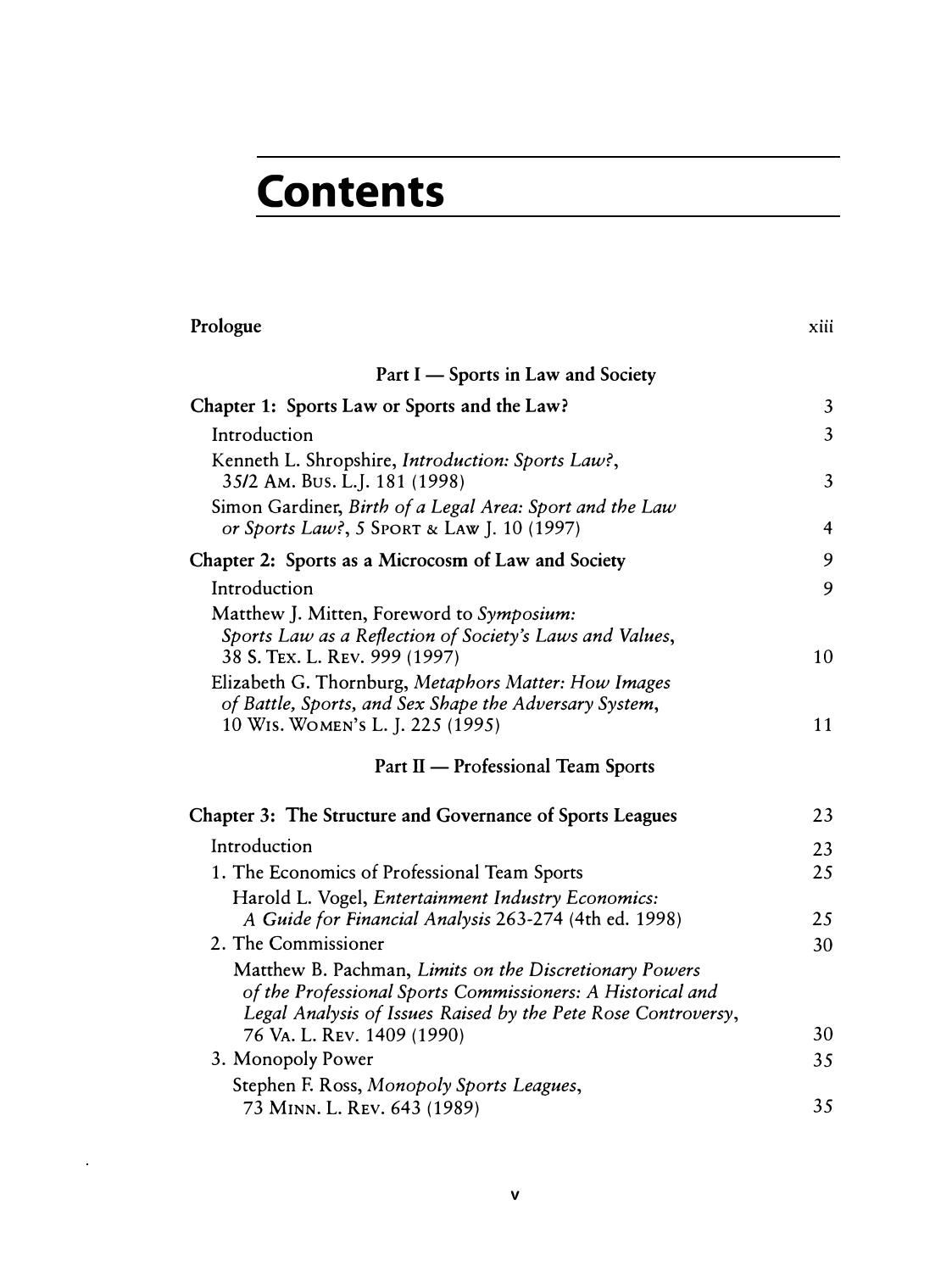#### vi CONTENTS

| 4. Single Entity Status                                                                                                                                                                                                           | 47  |
|-----------------------------------------------------------------------------------------------------------------------------------------------------------------------------------------------------------------------------------|-----|
| Lee Goldman, Sports, Antitrust, and the Single Entity Theory,<br>63 TUL. L. REV. 751 (1989)                                                                                                                                       | 47  |
| Gary R. Roberts, The Antitrust Status of Sports Leagues Revisited,<br>64 TUL. L. REV. 117 (1989)                                                                                                                                  | 62  |
| Chapter 4: Owner Control Over Athletes, Ownership and<br><b>Franchise Locations</b>                                                                                                                                               | 79  |
| Introduction                                                                                                                                                                                                                      | 79  |
| Don Kowet, The Rich Who Own Sports 3-8 (1977)                                                                                                                                                                                     | 80  |
| 1. Over Athletes                                                                                                                                                                                                                  | 82  |
| James T. Brennan, Injunction Against Professional Athletes                                                                                                                                                                        |     |
| Breaching Their Contracts, 34 BROOK. L. REV. 61 (1967)                                                                                                                                                                            | 82  |
| 2. Over Individual Owners                                                                                                                                                                                                         | 86  |
| L. Patrick Auld, Ownership Control over Professional Sports<br>Teams' Payrolls: Could Anyone Have Stopped Tom Werner                                                                                                              |     |
| from Dismantling the San Diego Padres?, 12 U. MIAMI ENT.<br>& SPORTS L. REV. 129 (Fall 1994/Spring 1995)                                                                                                                          | 86  |
| 3. Over Franchise Locations                                                                                                                                                                                                       | 96  |
| (a) Background                                                                                                                                                                                                                    | 96  |
| Comment, The Super Bowl and the Sherman Act:                                                                                                                                                                                      |     |
| Professional Team Sports and the Antitrust Laws,                                                                                                                                                                                  |     |
| 81 HARV. L. REV. 418 (1967)                                                                                                                                                                                                       | 96  |
| (b) Private and Public Law                                                                                                                                                                                                        | 100 |
| Matthew J. Mitten & Bruce W. Burton, Professional Sports<br>Franchise Relocations from Private Law and Public Law<br>Perspectives: Balancing Marketplace Competition, League<br>Autonomy, and the Need for a Level Playing Field, |     |
| 56 Mp. L. Rev. 57 (1997)                                                                                                                                                                                                          | 100 |
| Chapter 5: Labor Law and Player Associations                                                                                                                                                                                      | 125 |
| Introduction                                                                                                                                                                                                                      | 125 |
| Robert C. Berry & William B. Gould, A Long Deep Drive to                                                                                                                                                                          |     |
| Collective Bargaining: Of Players, Duress, Brawls, and Strikes,<br>31 CASE W. RES. L. REV. 685 (1981)                                                                                                                             | 126 |
| Dylan M. Carson, Note, The Browning of Sports Law: Defining<br>the Survival of the Labor Exemption After Expiration of Bargaining                                                                                                 |     |
| Agreements, 30 SUFFOLK U. L. REV. 1141 (1997)                                                                                                                                                                                     | 135 |
| Chapter 6: The Regulation of Sports Agents                                                                                                                                                                                        | 145 |
| Introduction                                                                                                                                                                                                                      | 145 |
| Landis Cox, Note, Targeting Sports Agents with the Mail Fraud<br>Statute: United States v. Norby Walters & Lloyd Bloom,                                                                                                           |     |
| 41 DUKE L.J. 1157 (1992)                                                                                                                                                                                                          | 146 |
| Jan Stiglitz, A Modest Proposal: Agent Deregulation,<br>7 MARQ. SPORTS L.J. 361 (1997)                                                                                                                                            | 153 |

 $\sim$   $\omega$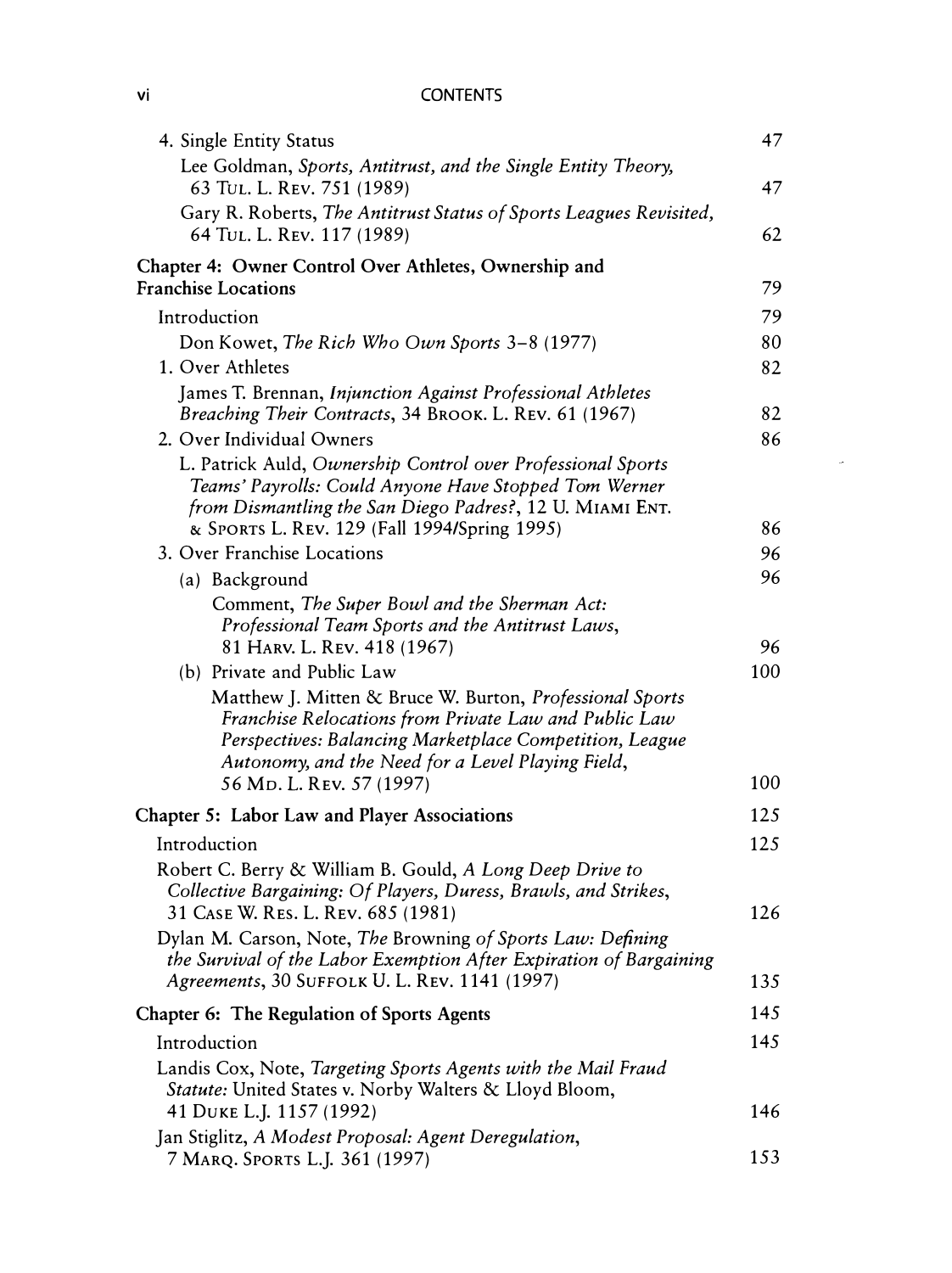#### **CONTENTS**

| ٦<br>÷ | I |  |
|--------|---|--|

| Chapter 7: Societal Issues                                                                                                                                          | 161 |
|---------------------------------------------------------------------------------------------------------------------------------------------------------------------|-----|
| Introduction                                                                                                                                                        | 161 |
| 1. Race and Gender                                                                                                                                                  | 162 |
| Jay J. Coakley, Sport in Society: Issues & Controversies<br>211-214 (6th ed. 1998)                                                                                  | 162 |
| Edward Rimer, Discrimination in Major League Baseball:<br>Hiring Standards for Major League Managers, 1975-1994,<br>20 (2) J. SPORT & SOCIAL ISSUES 118 (1996)      | 166 |
| Kenneth L. Shropshire, Diversity, Racism, and Professional<br>Sports Franchise Ownership: Change Must Come from Within,                                             |     |
| 67 U. COLO. L. REV. 47 (1996)                                                                                                                                       | 173 |
| 2. Domestic Violence                                                                                                                                                | 183 |
| Laurence Schoen, Note, Out of Bounds: Professional Sports<br>Leagues and Domestic Violence, 109 HARV. L. REV. 1048 (1996)                                           | 183 |
| Chapter 8: Broadcasting and Intellectual Property                                                                                                                   | 193 |
| Introduction                                                                                                                                                        | 193 |
| 1. Broadcasting                                                                                                                                                     | 194 |
| Alan Fecteau, NFL Network Blackouts: Old Law Meets                                                                                                                  |     |
| New Technology with the Advent of the Satellite Dish,                                                                                                               |     |
| 5 MARQ. SPORTS L. J. 221 (1995)                                                                                                                                     | 194 |
| 2. Intellectual Property                                                                                                                                            | 202 |
| Darryl C. Wilson, The Legal Ramifications of Saving Face:                                                                                                           |     |
| An Integrated Analysis of Intellectual Property and Sport,<br>4 VILL. SPORTS & ENT. L.J. 227 (1997)                                                                 | 202 |
| Part III - Intercollegiate Athletics                                                                                                                                |     |
|                                                                                                                                                                     |     |
| Chapter 9: Governance and Reform of Intercollegiate Athletics                                                                                                       | 215 |
| Introduction                                                                                                                                                        | 215 |
| 1. History of Intercollegiate Athletics and the Amateurism                                                                                                          |     |
| Principle                                                                                                                                                           | 218 |
| Joanna Davenport, "From Crew to Commercialism-<br>The Paradox of Sport in Higher Education," in Sport and<br>Higher Education 6-13 (Donald Chu, Jeffrey O. Segrave, |     |
| & Beverly J. Becker eds. 1985)                                                                                                                                      | 218 |
| Kenneth L. Shropshire, Legislation for the Glory of Sport:                                                                                                          |     |
| Amateurism and Compensation, 1 SETON HALL J. SPORT L.<br>7 (1991)                                                                                                   | 223 |
| 2. Governance and Reform of Intercollegiate Athletics                                                                                                               | 223 |
| (a) Major Studies                                                                                                                                                   | 227 |
| Howard J. Savage, American College Athletics 291-311 (1929)                                                                                                         | 227 |
| The Special Committee on Athletics, The Role of Faculty<br>in the Governance of College Athletics, ACADEME 43                                                       |     |
| (Jan.-Feb. 1990)                                                                                                                                                    | 230 |

 $\sim 40$  km s  $^{-1}$ 

 $\mathcal{A}^{\mathcal{A}}$ 

 $\bar{r}$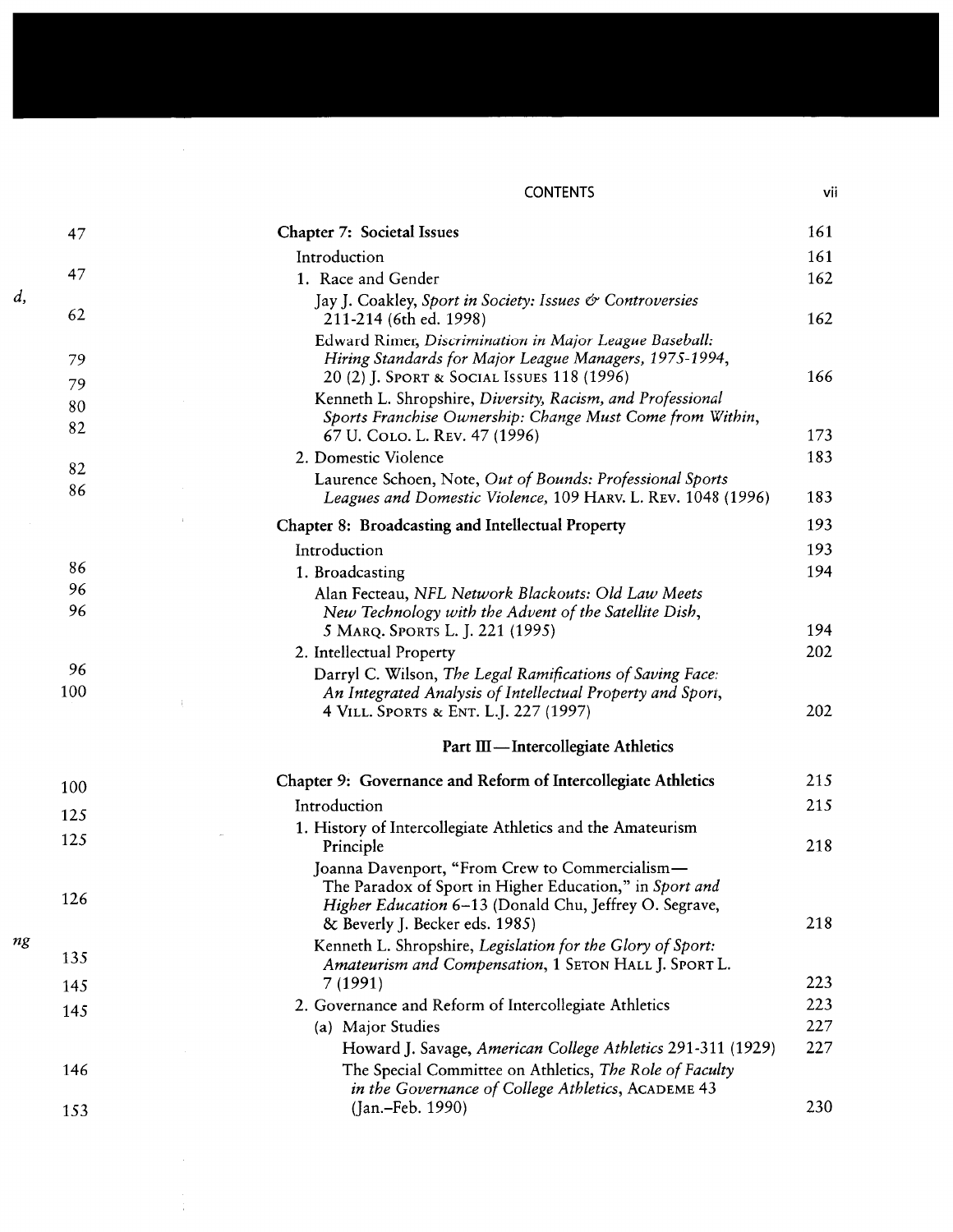## **CONTENTS**

| Knight Foundation Commission, Report of Knight<br>Foundation Commission on Intercollegiate Athletics,<br>Keeping the Faith with the Student-Athlete: A New Model                                                      |     |
|-----------------------------------------------------------------------------------------------------------------------------------------------------------------------------------------------------------------------|-----|
| for Intercollegiate Athletics (March, 1991)                                                                                                                                                                           | 236 |
| (b) Commentary                                                                                                                                                                                                        | 243 |
| John R. Thelin, Games College's Play: Scandal and Reform<br>in Intercollegiate Athletics 1-3, 197-99 (1994)                                                                                                           | 243 |
| Robert N. Davis, Athletic Reform: Missing the Bases<br>in University Athletics, 20 CAP. U. L. REV. 597 (1991)                                                                                                         | 246 |
| Rodney K. Smith, An Academic Game Plan for<br>Reforming Big-Time Intercollegiate Athletics,<br>67 DENV. U. L. REV. 213 (1990)                                                                                         | 250 |
|                                                                                                                                                                                                                       | 259 |
| <b>Chapter 10: Institutional Relationships</b>                                                                                                                                                                        |     |
| Introduction                                                                                                                                                                                                          | 259 |
| 1. Models of Intercollegiate Athletics                                                                                                                                                                                | 260 |
| Timothy Davis, Intercollegiate Athletics: Competing Models<br>and Conflicting Realities, 25 RUTGERS L.J. 269 (1994)                                                                                                   | 260 |
| Alfred D. Mathewson, Intercollegiate Athletics and the                                                                                                                                                                |     |
| Assignment of Legal Rights, 35 St. Louis U. L.J. 39 (1990)                                                                                                                                                            | 273 |
| 2. Student-Athlete/University Relationship                                                                                                                                                                            | 285 |
| Michael J. Cozzillio, The Athletic Scholarship and the College                                                                                                                                                        |     |
| National Letter of Intent: A Contract by Any Other Name,<br>35 WAYNE L. REV. 1275 (1989)                                                                                                                              | 285 |
| Harold B. Hilborn, Comment, Student-Athletes and Judicial<br>Inconsistency: Establishing a Duty to Educate as a Means<br>of Fostering Meaningful Reform of Intercollegiate Athletics,<br>89 NW. U. L. REV. 741 (1995) | 298 |
| C. Peter Goplerud, III, Pay for Play for College Athletes:                                                                                                                                                            |     |
| Now, More Than Ever, 38 S. TEX. L. REV. 1081 (1997)                                                                                                                                                                   | 309 |
| <b>Chapter 11: Constitutional and Statutory Dimensions</b>                                                                                                                                                            | 319 |
| Introduction                                                                                                                                                                                                          | 319 |
| 1. Due Process                                                                                                                                                                                                        | 321 |
| Sherry Young, The NCAA Enforcement Program and Due Process:<br>The Case for Internal Reform, 43 SYRACUSE L. REV. 747 (1992)                                                                                           | 321 |
| Ronald J. Thompson, Comment, Due Process and<br>the NCAA: Are There Any Constitutional Standards,                                                                                                                     |     |
| 41 UCLA L. REV. 1651 (1994)                                                                                                                                                                                           | 335 |
| 2. Property Interest and Right to Participate                                                                                                                                                                         | 344 |
| (a) Defining the Student-Athlete's Property Interest                                                                                                                                                                  | 344 |
| Brian L. Porto, Note, Balancing Due Process and Academic<br>Integrity in Intercollegiate Athletics: The Scholarship<br>Athlete's Limited Property Interest in Eligibility,                                            |     |
| 62 IND. L.J. 1151 (Fall 1986/87)                                                                                                                                                                                      | 344 |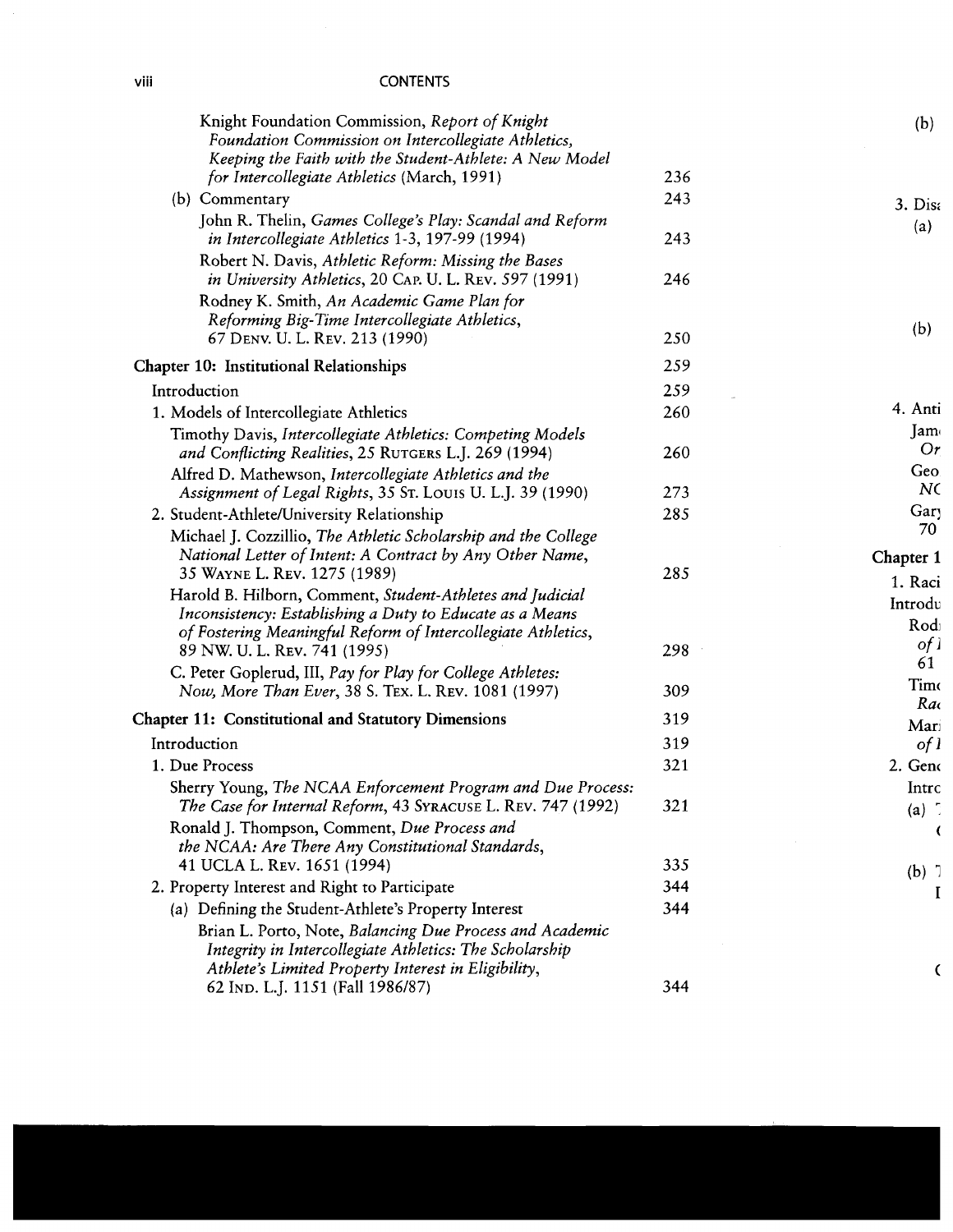## CONTENTS ix

 $\hat{r}$ 

 $\omega$ 

| (b) Academic Eligibility                                       | 354 |
|----------------------------------------------------------------|-----|
| Kenneth L. Shropshire, Colorblind Propositions: Race,          |     |
| the SAT and the NCAA, 8 STANFORD L. & POL'Y REV.               |     |
| 141 (1997)                                                     | 354 |
| 3. Disability Issues                                           | 363 |
| (a) Academic Eligibility                                       | 363 |
| Katie M. Burroughs, Learning Disabled Student                  |     |
| Athletes: A Sporting Chance Under the ADA?,                    |     |
| 14 J. CONTEMP. HEALTH L. & POL'Y 57 (1997)                     | 363 |
| NCAA-Department of Justice Consent Decree (1998)               | 374 |
| (b) The Right to Participate and Enhanced Risk                 | 383 |
| Matthew J. Mitten, Enhanced Risk of Harm to One's              |     |
| Self As a Justification for Exclusion from Athletics,          |     |
| 8 MARQ. SPORTS L.J. 189 (1998)                                 | 383 |
| 4. Antitrust Challenges                                        | 399 |
| James V. Koch, The Economic Realities of Amateur Sports        |     |
| Organization, 61 IND. L.J. 9 (1985)                            | 399 |
| George Kokkines, Note, Sherman Act Invalidation of the         |     |
| NCAA Amateurism Rules, 105 HARV. L. REV. 1299 (1992)           | 400 |
| Gary Roberts, The NCAA, Antitrust, and Consumer Welfare,       |     |
| 70 TUL. L. REV. 2631 (1996)                                    | 410 |
| <b>Chapter 12: Social and Legal Restructuring</b>              | 429 |
| 1. Racism in College Athletics                                 | 429 |
| Introduction                                                   | 430 |
| Rodney K. Smith, When Ignorance is Not Bliss: In Search        |     |
| of Racial and Gender Equity in Intercollegiate Athletics,      |     |
| 61 Mo. L. Rev. 329 (1996)                                      | 429 |
| Timothy Davis, The Myth of the Superspade: The Persistence of  |     |
| Racism in College Athletics, 22 FORDHAM URB. L.J. 615 (1995)   | 433 |
| Marilyn V. Yarbrough, A Sporting Chance: The Intersection      |     |
| of Race and Gender, 38 S. TEX. L. REV. 1029 (1997)             | 445 |
| 2. Gender Issues in Collegiate Sport                           | 450 |
| Introduction                                                   | 450 |
| (a) The Social Significance of Sport for Women                 | 452 |
| Cheering on Women and Girls in Sports: Using Title IX to Fight |     |
| Gender Role Oppression, 110 HARV. L. REV. 1627 (1997)          | 452 |
| (b) Title IX: Status of the Law                                | 455 |
| Deborah Brake & Elizabeth Catlin, The Path of Most             |     |
| Resistance: The Long Road Toward Gender Equity in              |     |
| Intercollegiate Athletics, 3 DUKE J. GENDER L. & POL'Y         |     |
| 51 (1996)                                                      | 455 |
| Crista D. Leahy, Note, The Title Bout: A Critical Review       |     |
| of the Regulation and Enforcement of Title IX in               |     |
| Intercollegiate Athletics, 24 J. C. & U.L. 489 (1998)          | 465 |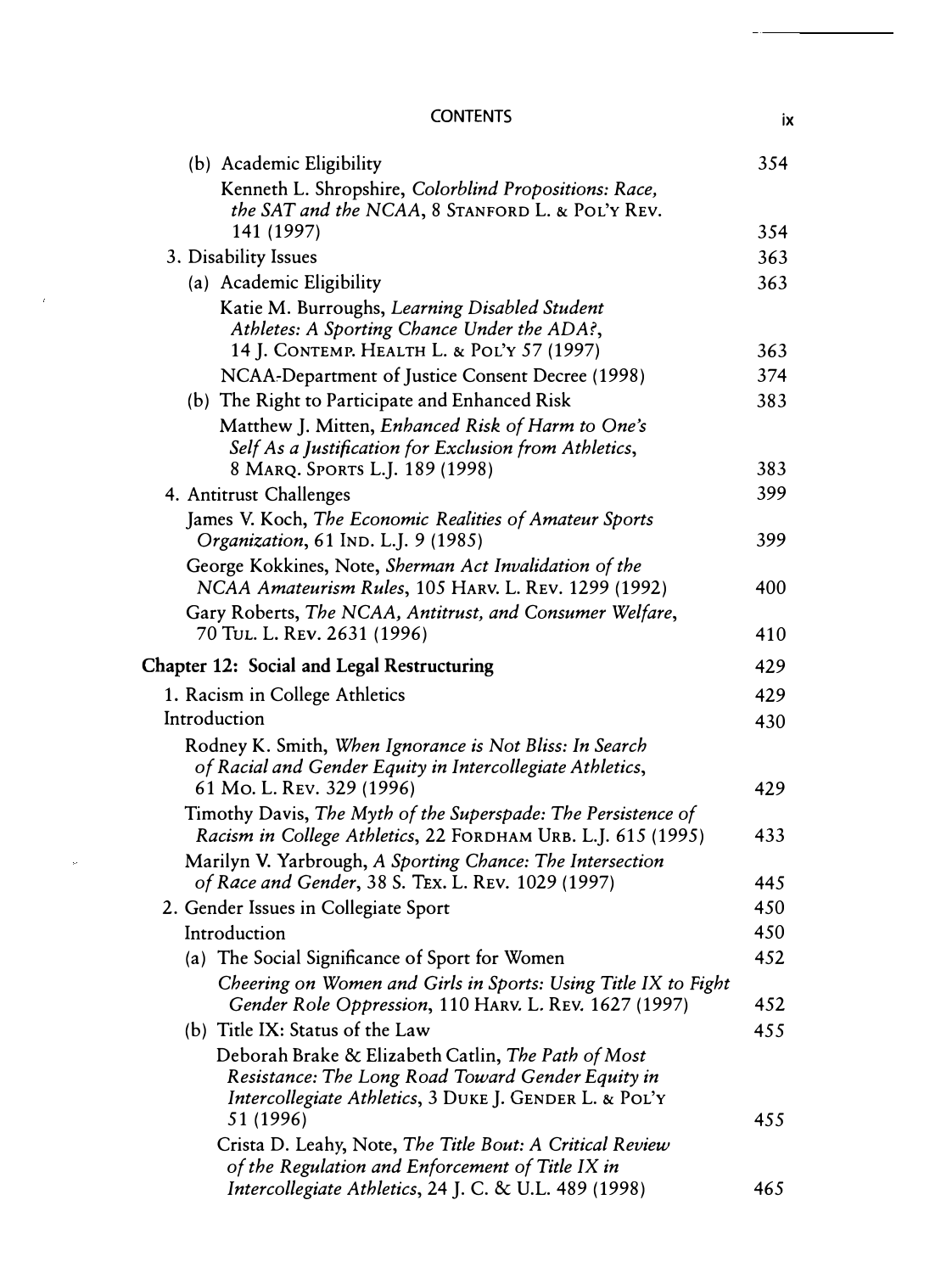#### **X CONTENTS**

| United States Department of Education—Office of Civil                                                                  |     |
|------------------------------------------------------------------------------------------------------------------------|-----|
| Rights, Clarification of Intercollegiate Athletics Policy                                                              |     |
| Guidance: The Three Part Test (May 16, 1996)                                                                           | 467 |
| United States Department of Education-Office of Civil                                                                  |     |
| Rights, Letter Clarifying Apportionment of Financial Aid                                                               |     |
| in Intercollegiate Athletics Programs (May 16, 1998)                                                                   | 476 |
| (c) Title IX: Commentary                                                                                               | 480 |
| John C. Weistart, Can Gender Equity Find                                                                               |     |
| a Place in Commercialized College Sports?                                                                              |     |
| 3 DUKE J. GENDER L. & POL'Y 191 (1996)                                                                                 | 480 |
| B. Glenn George, Who Plays and Who Pays:                                                                               |     |
| Defining Equality in Intercollegiate Athletics,                                                                        |     |
| 1995 W <sub>15</sub> . L. Rev. 647 (1995)                                                                              | 488 |
| Crista D. Leahy, Note, The Title Bout: A Critical Review                                                               |     |
| of the Regulation and Enforcement of Title IX in                                                                       | 497 |
| Intercollegiate Athletics, 24 J. C. & U.L. 489 (1998)                                                                  |     |
| Deborah Brake & Elizabeth Catlin, The Path of Most                                                                     |     |
| Resistance: The Long Road Toward Gender Equity in<br>Intercollegiate Athletics, 3 DUKE J. GENDER L. & POL'Y            |     |
| 51 (1996)                                                                                                              | 506 |
| 3. Violence in Intercollegiate Athletics                                                                               | 515 |
| Timothy Davis & Tonya Parker, Student-Athlete Sexual                                                                   |     |
| Violence Against Women: Defining the Limits of Institutional                                                           |     |
| Responsibility, 55 WASH. & LEE L. REV. 55 (1998)                                                                       | 515 |
| Part IV - Tort Liability                                                                                               |     |
| Introduction                                                                                                           | 524 |
|                                                                                                                        |     |
| <b>Chapter 13: Liability of Partcipants</b>                                                                            | 525 |
| 1. Standard of Care                                                                                                    | 525 |
| Ray Yasser, In the Heat of Competition: Tort Liability of One                                                          |     |
| Participant to Another; Why Can't Participants Be Required                                                             |     |
| to Be Reasonable?, 5 SETON HALL J. SPORT L. 253 (1995)                                                                 | 525 |
| Eugene C. Bjorklun, Assumption of Risk and Its Effect on                                                               | 533 |
| School Liability for Athletic Injuries, 55 ED. L. REP. 349 (1989)                                                      |     |
| 2. Liability of Colleges and Universities                                                                              | 538 |
| William H. Baker, Injuries to College Athletes: Rights and                                                             | 538 |
| Responsibilities, 97 DICK. L. REV. 655 (1993)                                                                          |     |
| Cathy J. Jones, College Athletes: Illness or Injury and the<br>Decision to Return to Play, 40 BUFF. L. REV. 113 (1992) | 545 |
|                                                                                                                        | 557 |
| 3. Liability of Medical Personnel                                                                                      |     |
| Matthew Mitten, Team Physicians and Competitive Athletes:<br>Allocating Legal Responsibility for Athletic Injuries,    |     |
| 55 U. PITT. L. REV. 129 (1993)                                                                                         | 557 |
|                                                                                                                        |     |

 $\ddot{\phantom{1}}$ 

 $\hat{\mathbf{z}}$